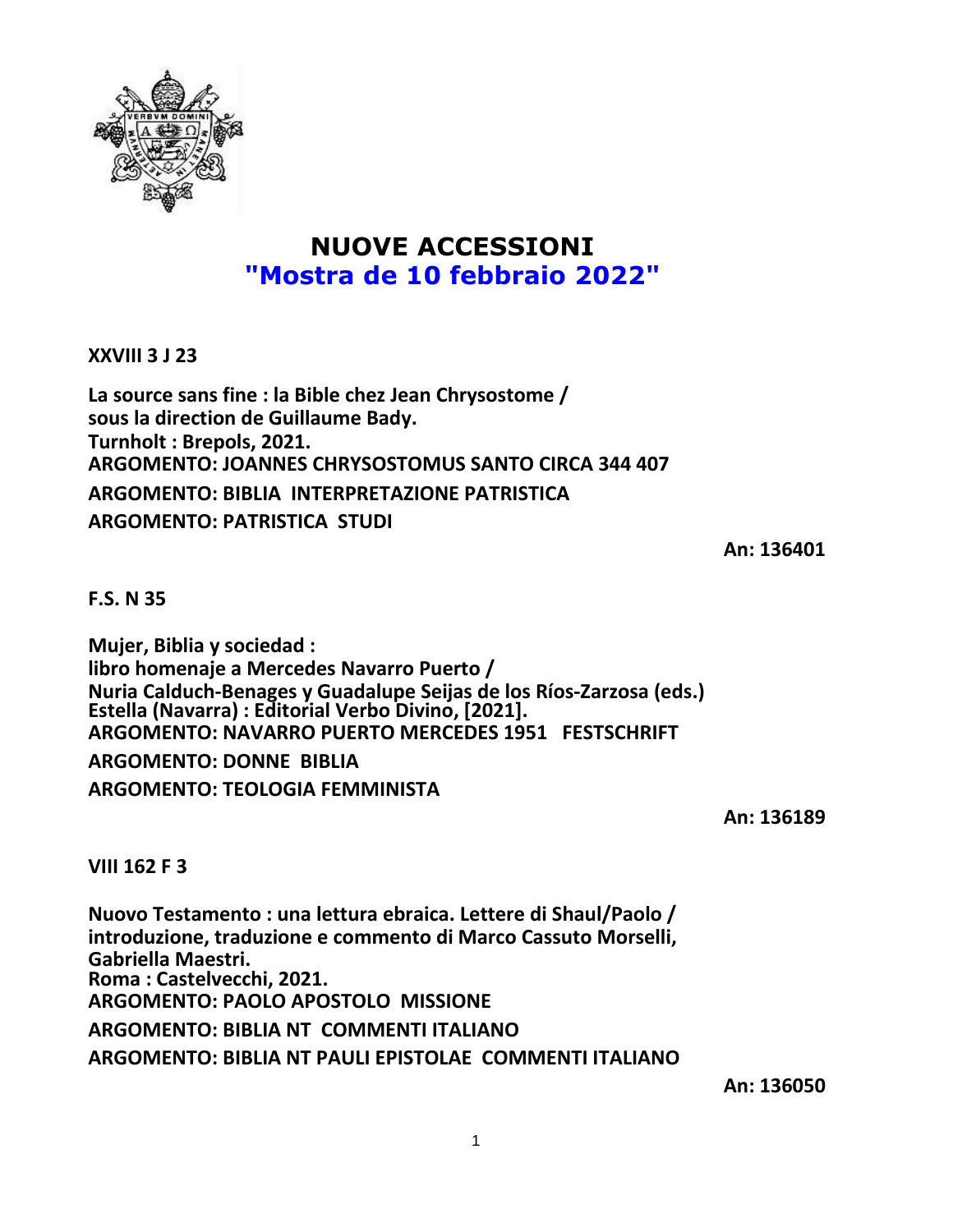2

**XXV 28 178.1 XXV 28 178.2**

**Questionner le sphinx : mélanges offerts à Christiane Zivie-Coche / Philippe Collombert [e altri 3] (éd.). Le Caire : Institut Français d'Archéologie Orientale, 2021. ARGOMENTO: ZIVIE COCHE CHRISTIANE M 1946 FESTSCHRIFT ARGOMENTO: EGITTO ANTICO RELIGIONE RITUALI ARGOMENTO: EGITTO ANTICO MITOLOGIA**

**An: 136107**

**M.C. C 33 B 150**

**The history of Isaiah : the formation of the book and its presentation of the past / edited by Jacob Stromberg and J. Todd Hibbard. Tübingen : Mohr Siebeck, [2021]. ARGOMENTO: BIBLIA VT STORIA DELLA REDAZIONE ARGOMENTO: BIBLIA VT ISAIAS CRITICA TESTUALE**

**An: 136087**

**VIII 182 7**

**Žalm 119 / [editori Bohadan Hroboň, Adrián Kacián ; autori Miroslav Varšo [e altri 8]. Trnava : Dobrá kniha, 2019. ARGOMENTO: BIBLIA VT PSALMI COMMENTI SLOVACCO**

**An: 136309**

**V 87 31.5**

**Bodor, Attila, 1988-. The theological profile of the Peshitta of Isaiah / by Attila Bodor. Leiden ; Boston : Brill, [2021]. ARGOMENTO: GESU CRISTO MESSIA ARGOMENTO: BIBLIA VT ISAIAS VERSIONI SIRIACHE PESHITTA ARGOMENTO: BIBLIA VT ISAIAS INTERPRETAZIONE INGLESE**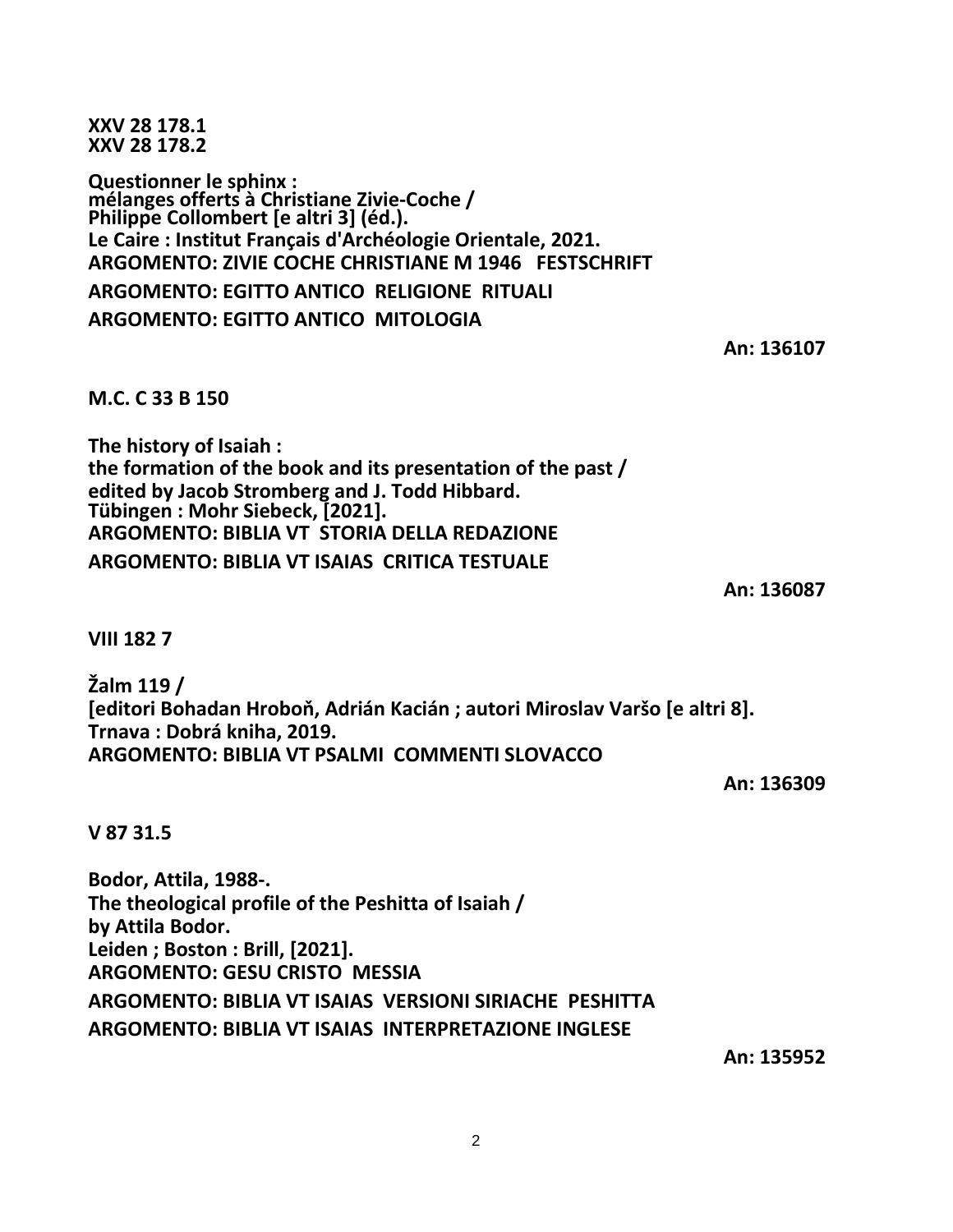**XI 29 46**

**Campos, Martha, 1959-. Explanations for exile in Amos / Martha Campos. Sheffield, England : Sheffield Phoenix Press, 2021. ARGOMENTO: BIBLIA VT AMOS 4 7 ARGOMENTO: BIBLIA VT AMOS INTERPRETAZIONE INGLESE ARGOMENTO: ESILIO DOTTRINA BIBLICA**

**An: 136066**

**A.P. 16 A 25**

**Casson, Sarah H. Textual signposts in the argument of Romans : a relevance-theory approach / Sarah H. Casson. Atlanta, GA : SBL Press, [2019]. ARGOMENTO: BIBLIA NT PAULI EPISTOLAE ANALISI LINGUISTICA ARGOMENTO: BIBLIA NT AD ROMANOS INTERPRETAZIONE INGLESE**

**An: 136376**

**XXV 81 102**

**Grajetzki, Wolfram, 1950-. The people of the Cobra province in Egypt : a local history, 4000 to 1550 BC / by Wolfram Grajetzki. Oxford & Philadelphia : Oxbow Books, 2020. ARGOMENTO: EGITTO ANTICO CIVILTA ARGOMENTO: EGITTO ANTICO STORIA FINO A 332 AC**

**An: 136183**

**M.C. L 24 233 M.C. L 24 233 DOPPI**

**Jermini, Fabrizio. La mediazione di Cristo per la salvezza : modelli argomentativi in Rm 10,1-13 / Fabrizio Jermini. Roma : G&BPress - Pontificia Università Gregoriana, Pontificio Istituto Biblico, 2021. ARGOMENTO: BIBLIA NT AD ROMANOS INTERPRETAZIONE ITALIANO ARGOMENTO: BIBLIA NT AD ROMANOS 10 ARGOMENTO: GESU CRISTO SALVEZZA**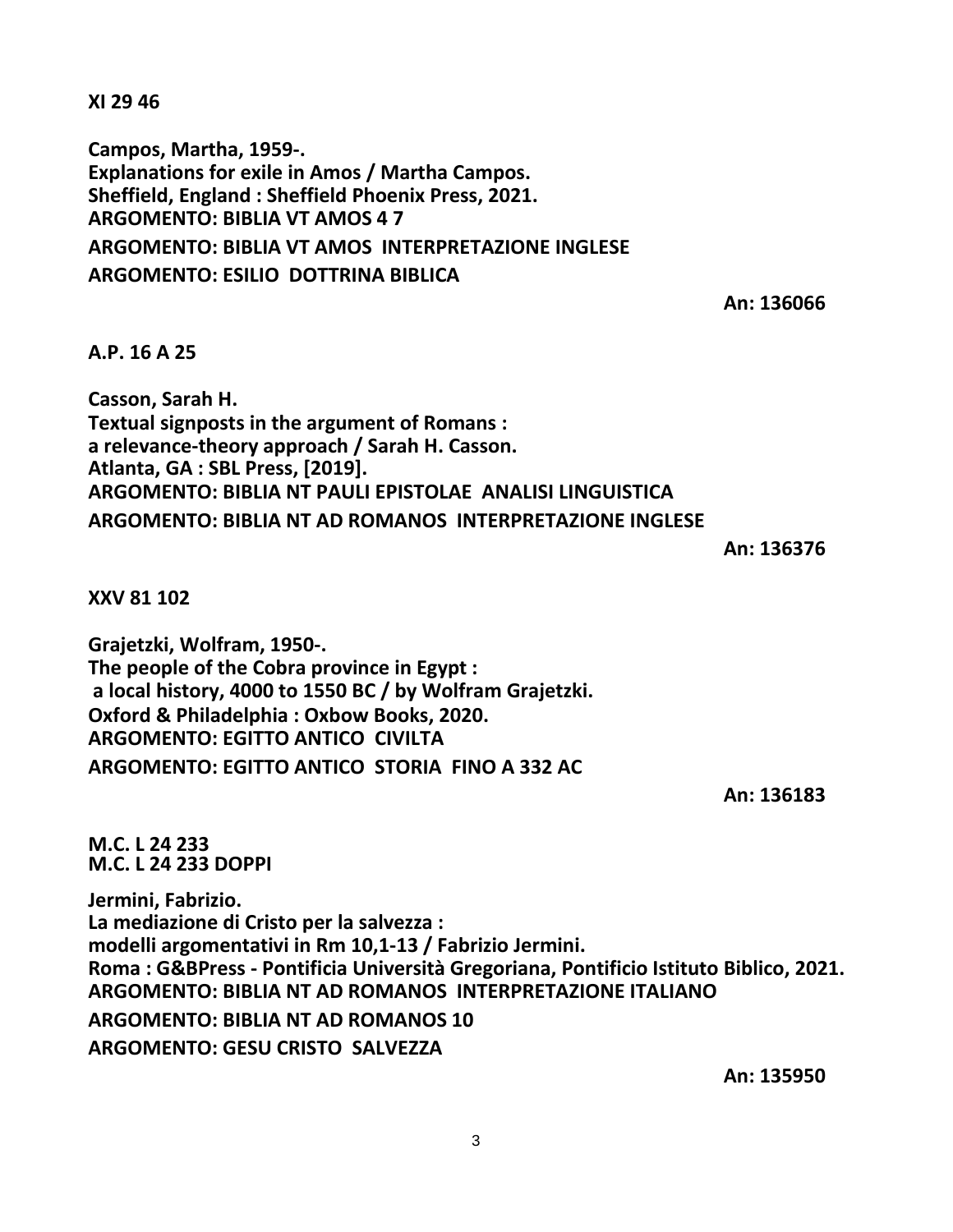**XVII 95 107**

**Lynch, Matthew, 1979-. Portraying violence in the Hebrew Bible : a literary and cultural study / Matthew J. Lynch. Cambridge ; New York : Cambridge University Press, 2020. ARGOMENTO: BIBLIA VT ANALISI LETTERARIA ARGOMENTO: VIOLENZA BIBBIA VT**

**An: 136178**

**IV 21 MART 3.1**

**Martialis, Marcus Valerius, circa 40-circa 101. Épigrammes / Martial. Paris : Les Belles Lettres, 2021-. ARGOMENTO:**

**An: 135844**

**M.C. P 9 34**

**Meynet, Roland, S.I., 1939-. Comment? : les Lamentations de Jérémie / Roland Meynet. Leuven ; Paris ; Bristol, CT : Peeters, 2021. ARGOMENTO: BIBLIA VT LAMENTATIONES ANALISI RETORICA ARGOMENTO: BIBLIA RETORICA**

**An: 136268**

**V 73 121**

**Reasoner, Mark, 1960-. Five models of Scripture / Mark Reasoner. Grand Rapids, Michigan : William B. Eerdmans Publishing Company, [2021]. ARGOMENTO: BIBLIA INTERPRETAZIONE INGLESE ARGOMENTO: BIBLIA ERMENEUTICA**

**An: 136116**

**VIII 202 43°**

**Reid, Barbara E., suora. Luke 1-9 / Barbara E. Reid, OP, and Shelly Matthews ; Amy-Jill Levine, volume editor ; Barbara E. Reid, OP, general editor. Collegeville, Minnesota : Liturgical Press, [2021]. ARGOMENTO: BIBLIA NT LUCAS COMMENTI INGLESE**